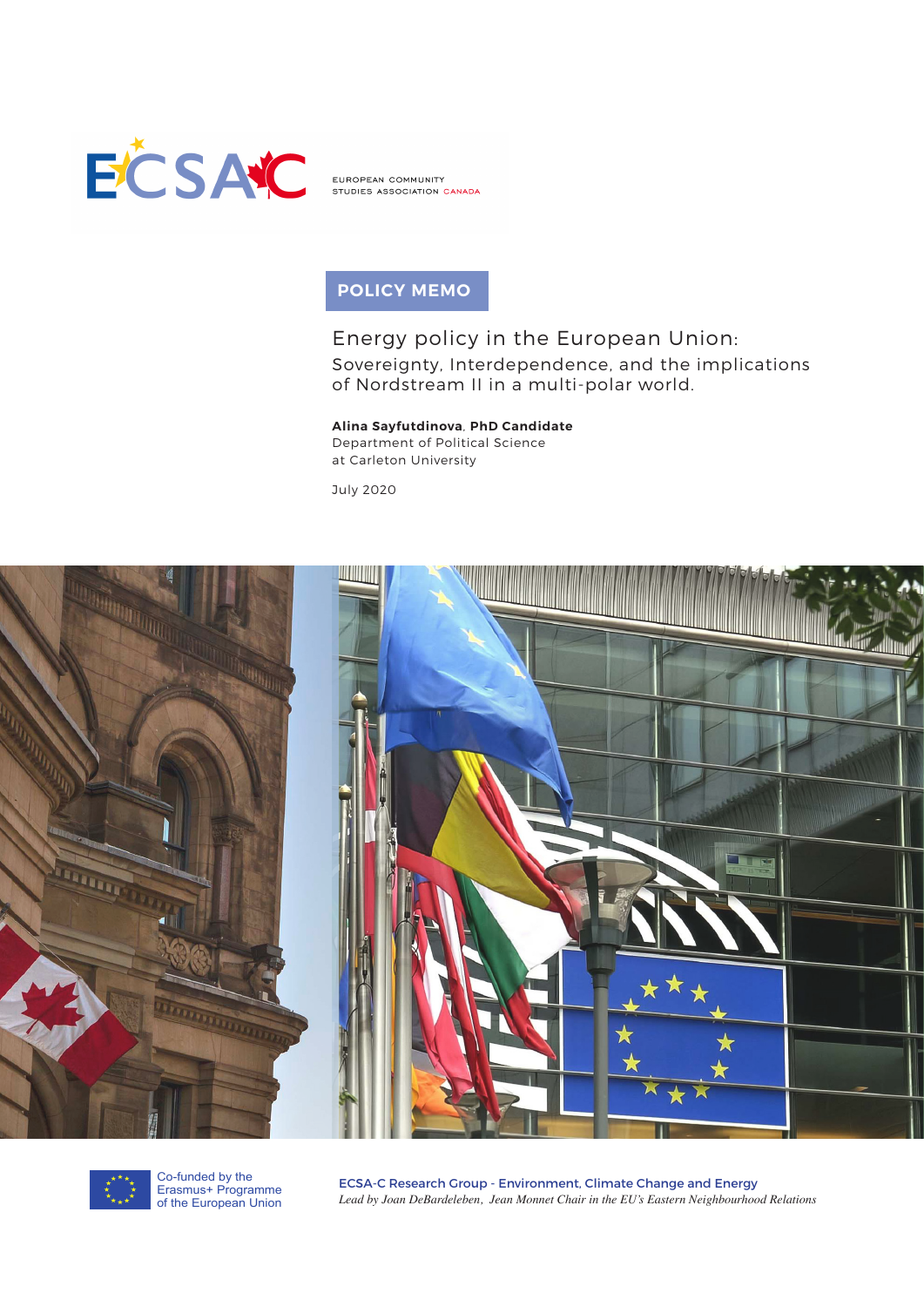

**ELIBOREAN COMMUNITY** 

# **POLICY MEMO**

# Energy policy in the European Union:

Sovereignty, Interdependence, and the implications of Nordstream II in a multi-polar world.

#### **Alina Sayfutdinova**

PhD student, Department of Political Science at Carleton University

July 2020

ECSA-C Research Group - Environment, Climate Change and Energy *Led by Joan DeBardeleben, Jean Monnet Chair in the EU's Eastern Neighbourhood Relations* 

#### **Executive Summary**

The last few weeks have witnessed unprecedented tension between the US and the EU over the now nearly-complete Nord Stream 2 pipeline. A new round of American sanctions could target German political figures and has been received by both German and European officials as unwelcome interference in their bilateral energy relations with the Russian Federation. Current Gazprom board member and former German Prime Minister Gerhard Schröder went so far as calling the US position a catalyst for the end of the transatlantic partnership; in any case, the EU's response will indicate whether or not it chooses to assert its geopolitical independence from the United States. Germany and the EU can either choose to acquiesce to US demands, thereby compromising their long-standing and essential energy interdependence with Russia, or they can reject American demands and consider counter-measures, which would further inflame already-high tensions between the erstwhile allies. While both the US and the EU have many interests in common, relations with Russia remain essential to the energy security of Germany and of the broader European Union. The widespread unpopularity of the nationalist policies of US President Trump and the ongoing multidimensional crisis in the United States suggest that this may be a good moment for the EU to reject decisively what it has rightly characterized as American interference in its affairs. This memo suggests that this may be the moment for the EU to begin more assertively articulating its independence from the US on the global stage.

### *Background / Research Question / Policy Issue*

Washington has periodically waded into the ongoing energy policy discussion between European and Russian representatives, but the current atmosphere appears to be one of unprecedented tension. The Nord Stream 2 gas pipeline, presently under construction between Vyborg in Russia and Greifswald in Germany, is now the site of geopolitical salvoes between the US and Germany. The last round of US sanctions impacted the former contractor, Swiss-Dutch company Allseas, to such a degree that it was forced to pull out of the project with over 93% of work completed. This resulted in the suspension of construction during much of 2019. Work is now set to resume as the Russian-owned Akademik Czersky, previously deployed in the nation's eastern waters, has made its way into the Baltic Sea.

The current round of sanctions comes at a particularly volatile moment in the US-German relationship, given US President Trump's plan to withdraw around 10,000 troops from Germany while increasing troop numbers in neighbouring Poland. While Trump himself has repeatedly brought up what he regards as the German government's unwillingness to pay its fair share towards NATO, the move also has been viewed as a consequence of German refusal to participate in joint exercises, presumably directed at Iran, in the Persian Gulf. This narrative appears to be geared towards US domestic politics as part of the Trump administration's broader retreat from global governance networks like the WHO and the Paris Accord. More concerning for the EU is the fact that the American plan rubs salt in a fault-line between two factions within the EU, distinguished by their views on Russia. The German-led faction regards Russia as a natural energy partner. Germany has maintained energy relations through pipelines with Russia since before the end of the Cold War. The other faction, including Poland and the Baltic states, regards Russia with a combination of distrust and fear. A bipartisan proposal to expand sanctions against the pipeline, introduced in the US Senate by Ted Cruz and Jeanne Shaheen, is "likely to be included in a defense bill winding its way through Congress" and could potentially even target German officials;



Co-funded by the Erasmus+ Programme of the European Union

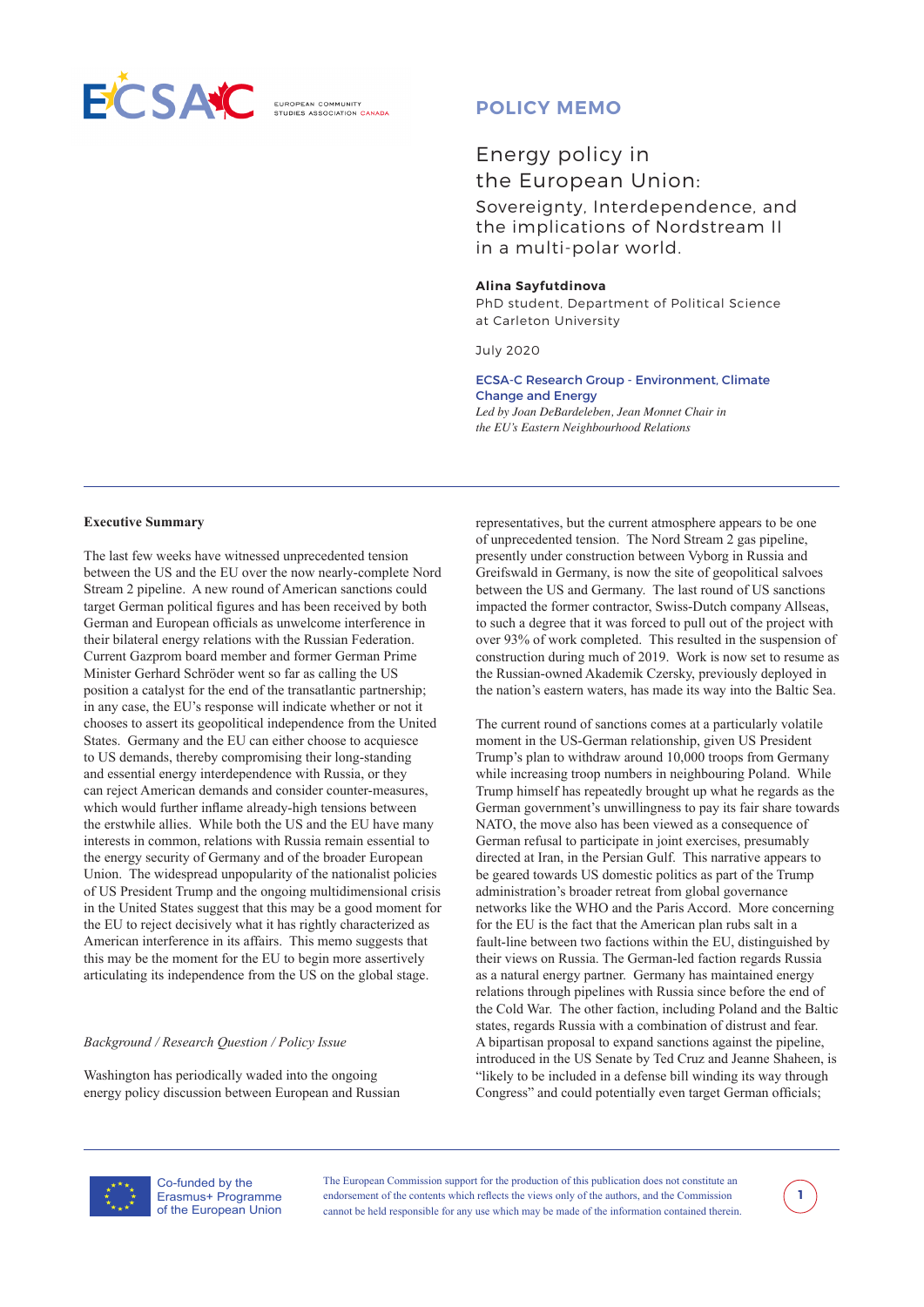**ELIBOREAN COMMUNITY** STUDIES ASSOCIATION CANADA

### **POLICY MEMO**

Energy policy in the European Union: Sovereignty, Interdependence, and the implications of Nordstream II in a multi-polar world. **Alina Sayfutdinova** 

Niels Annen, German foreign minister of state, characterized the move as "direct and grave interference in Germany and Europe's sovereignty".1 This interference is even less welcome given the increased tensions between Southern and Northern Europe over the COVID-19 response. The US' picking at old wounds between Western and Eastern Europe certainly comes at an unwelcome time.

#### *Considerations*

There are three primary spheres, which EU policymakers will have to consider. The first is the economic sphere, centered on the balance between the affordability and security of supply on the one hand and the enforcement of liberal market policies on the other. The pipeline represents a precarious point in that balance, as the EU and Russia are deeply interdependent energy markets undergoing a shift to more liberal EU standards on antitrust law and fair competition. German analysts, in this case, have adopted a discourse in line with liberal free-trade narratives and one that questions American intervention. Abandoning Nord Stream 2, they suggest, could force the EU into paying more for US natural gas, benefitting American producers at the cost of the European consumer. This economic logic suggests that the EU should focus on giving its consumers the most affordable choice, and therefore stick with Gazprom and the pipeline. Another sphere is the geopolitical sphere. The US has presented the EU with a challenge to its own energy sovereignty and autonomy, as well as the EU-Russia relationship with a heightened external complication. American concerns over the EU's dependence on Russian energy are shared by EU members like Poland and the Baltic states, which are dependent on Russian gas and nervous of Russia's geopolitical intentions. The third sphere EU policymakers must consider is internal, as the divisions within the EU must be accounted for, with German attitudes differing considerably from those in Poland and the Baltic.

### *Key findings / policy options*

There are two clear policy options before the EU. Both options involve geopolitical as well as economic concerns. The first option would be to acquiesce to US concerns and step back from the pipeline project. This step would cause significant damage

1 Solomon, Chazan, and Manson, "Germany warns new US sanctions endanger Nord Stream 2 pipeline"

to the EU's energy relationship with Russia and jeopardize European energy security, as Russia remains an indispensable energy supplier with or without this new pipeline. Furthermore, it would undo decades of work that has been painstakingly processed through a number of initiatives including the EU-Russia Energy Dialogue. Hopes for an independent EU foreign policy would be dealt a considerable blow, but so too would EU autonomy over its domestic energy policy. However, this option would likely improve American perceptions of the EU and more firmly align the two actors on the global geopolitical stage. This option would thus reaffirm the long-standing transatlantic partnership between two central representatives of Western liberal democracy.

The second option is to continue with the pipeline project in spite of American pressure. The Akademik Czersky, a Russian ship partially owned by Gazprom, has been deployed to the Baltic Sea and will likely be able to complete construction work this year. Completing construction is, therefore, economically and logistically feasible even with strengthened US sanctions. Going forward with construction would indicate the EU's ability and willingness to ensure reliable and affordable energy supplies for its citizens and companies in the face of foreign pressure. To grasp the importance of this step, it must be put in the broader context of heightened tensions both within and outside the Union due to the ongoing global COVID-19 crisis. It would further cement decades of mutually beneficial energy trade and interdependence with Russia. However, disregarding American concerns could lead to what former German leader and current Gazprom board member Gerhard Schröder called the end of the transatlantic relationship. This would signal a definitive end to a policy of EU-backed American leadership and, perhaps, the beginning of a transition towards an increasingly multipolar world.

Indeed, Nord Stream 2 faces hurdles even without added US pressure. The EU and Gazprom need to negotiate new rules on third-party competition in the European energy market. As a vertically-integrated and state-owned company, Gazprom is responsible for both ownership and transmission of gas and would thereby be impacted by the regulations specified in Directive 2009/73/EC, more commonly known as the EU's Third Energy Package. It remains unclear whether the company's Nord Stream 2 pipeline would be able to bypass this framework, as its application for exemption was rejected by the German Federal Network Agency in May. However, this rejection was, at the time, justified on the grounds that the pipeline itself had yet to be completed, and therefore could be reversed if and when the project is completed.



Co-funded by the Erasmus+ Programme of the European Union

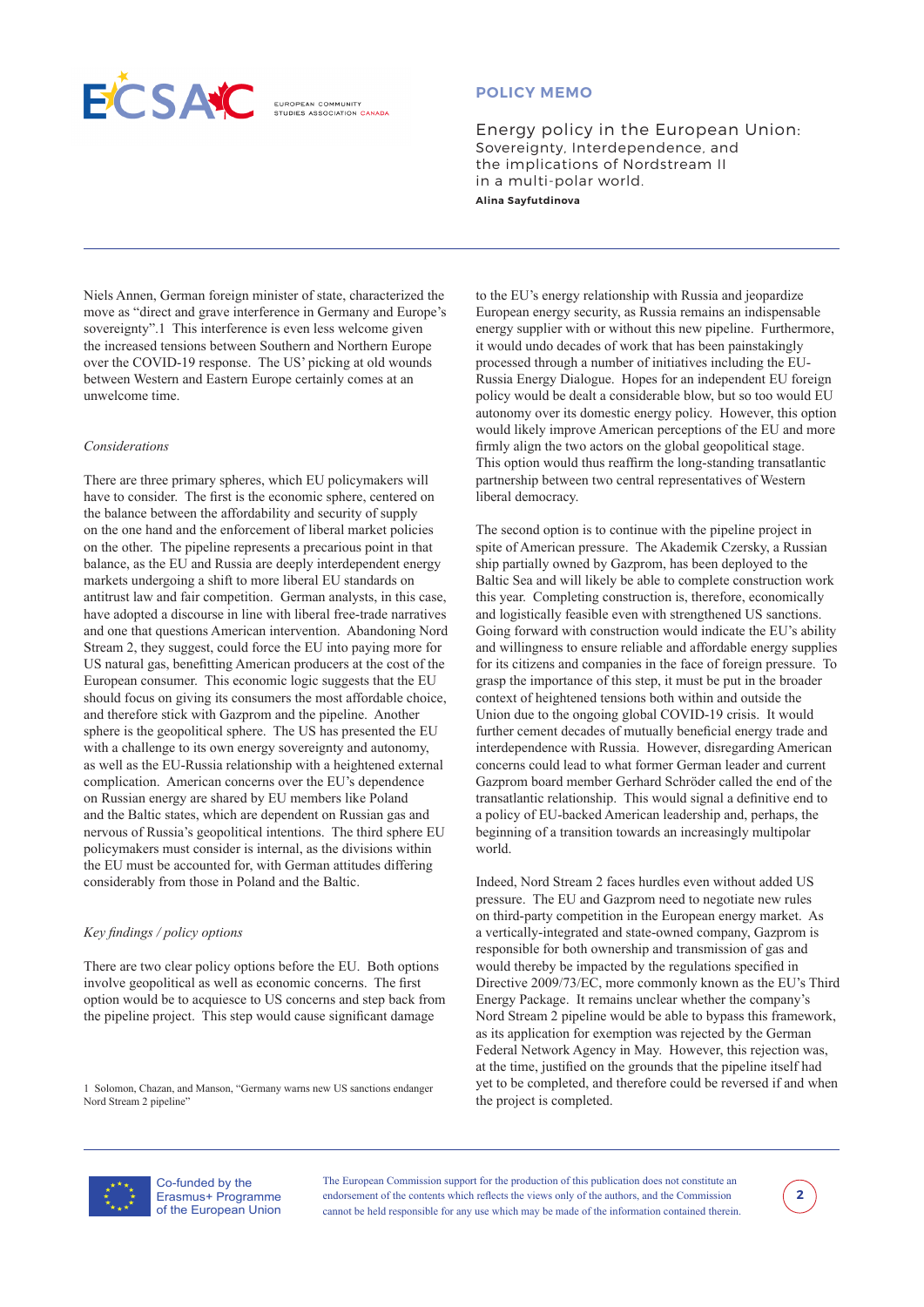

**ELIBOREAN COMMUNITY** 

## **POLICY MEMO**

Energy policy in the European Union: Sovereignty, Interdependence, and the implications of Nordstream II in a multi-polar world. **Alina Sayfutdinova** 

#### *Recommendations*

This memo recommends that the EU continues with the Nord Stream 2 construction and defend its trade autonomy against what appears to be US interference in its bilateral relations with Russia. The German position is both in line with existing international law and in line with the best interests of the domestic energy consumer. Low energy costs will be even more important in the aftermath of COVID-19 and the economic crisis it has brought upon the EU. Although there are valid concerns over Russia's use of Gazprom as a political tool, these can be addressed and resolved within the EU's internal regulatory system for the energy market. It is therefore not an issue which requires foreign mediation, and as such the right to international trade should be respected by all parties, including the United States. In any case, US intervention risks further complicating a precarious situation and does not appear to present a reasonable alternative.

For the European Union, the benefits of Nord Stream 2 outweigh the drawbacks. German energy relations with Russia date back to the Soviet era. Since these relations are important for Germany, Western and Central Europe, and the Russian Federation, it would be unwise to upset this long-standing balance over American intransigence. Although Russia's use of pipelines as part of its geopolitical arsenal remains a common strategic concern for the EU, Ukraine, and the US, domestic energy security and addressing the consequences of COVID-19 for EU citizens should be given primacy over regional strategy at this point. This calls for more unity, autonomy, and sovereignty for the EU. The EU will be able to negotiate with Russia from a position of greater unity in the future if it can assert its sovereignty now in the face of US interference. Furthermore, adverse relations with the US are not a necessary consequence of a sovereigntist posture, as the prevailing atmosphere of uncertainty suggests that this issue will not occupy a central place in American discourse for long. The American side, by contrast, should pull back from politicizing and antagonizing the issue of Europe's energy supply . The US and EU are natural allies, but geopolitical grandstanding of this order can only harm their long-term relationship. This would be particularly unfortunate in an era of increasing instability and uncertainty on the global stage.

#### *References*

Geropoulos, Korsis. "Germany nixes Nord Stream 2 exemption from EU gas rules," New Europe. May 7, 2020. Accessed July 1, 2020. [https://www.neweurope.eu/article/germany-nixes-nord](https://www.neweurope.eu/article/germany-nixes-nord-stream-2-exemption-from-eu-gas-rules/)[stream-2-exemption-from-eu-gas-rules/](https://www.neweurope.eu/article/germany-nixes-nord-stream-2-exemption-from-eu-gas-rules/)

Heinrich, Andreas. (2018). "Securitisation in the Gas Sector: Energy Security Debates Concerning the Example of the Nord Stream Pipeline", in Energy Security in Europe: Divergent Perceptions and Policy Challenges, Kacper Szuleck (ed.), Cham: Palgrave Macmillan, pp. 61-92.

Jakubowski, Pawel and Mikulska, Anna. "New U.S. Sanctions for Nord Stream 2? What's at Stake," Forbes. June 6, 2020. Accessed June 29, 2020. [https://www.forbes.com/sites/](https://www.forbes.com/sites/thebakersinstitute/2020/06/06/new-us-sanctions-for-nord-stream-2-whats-at-stake/#46f3cabf7d1d) [thebakersinstitute/2020/06/06/new-us-sanctions-for-nord-stream-](https://www.forbes.com/sites/thebakersinstitute/2020/06/06/new-us-sanctions-for-nord-stream-2-whats-at-stake/#46f3cabf7d1d)[2-whats-at-stake/#46f3cabf7d1d](https://www.forbes.com/sites/thebakersinstitute/2020/06/06/new-us-sanctions-for-nord-stream-2-whats-at-stake/#46f3cabf7d1d)

Koch, Moriz."Altkanzler Schröder: USA kündigen transatlantische Partnerschaft auf," [Former Chancellor Schröder: USA quit the transatlantic partnership], Handelsblatt, June 30, 2020. Accessed July 1, 2020. [https://www.](https://www.handelsblatt.com/politik/deutschland/sanktionen-gegen-nord-stream-2-altkanzler-schroeder-usa-kuendigen-transatlantische-partnerschaft-auf/25964162.html?ticket=ST-988745-X9yhpDZRe2HpY0DlJ7Cb-ap3) [handelsblatt.com/politik/deutschland/sanktionen-gegen-nord](https://www.handelsblatt.com/politik/deutschland/sanktionen-gegen-nord-stream-2-altkanzler-schroeder-usa-kuendigen-transatlantische-partnerschaft-auf/25964162.html?ticket=ST-988745-X9yhpDZRe2HpY0DlJ7Cb-ap3)[stream-2-altkanzler-schroeder-usa-kuendigen-transatlantische](https://www.handelsblatt.com/politik/deutschland/sanktionen-gegen-nord-stream-2-altkanzler-schroeder-usa-kuendigen-transatlantische-partnerschaft-auf/25964162.html?ticket=ST-988745-X9yhpDZRe2HpY0DlJ7Cb-ap3)[partnerschaft-auf/25964162.html?ticket=ST-988745-](https://www.handelsblatt.com/politik/deutschland/sanktionen-gegen-nord-stream-2-altkanzler-schroeder-usa-kuendigen-transatlantische-partnerschaft-auf/25964162.html?ticket=ST-988745-X9yhpDZRe2HpY0DlJ7Cb-ap3) [X9yhpDZRe2HpY0DlJ7Cb-ap3](https://www.handelsblatt.com/politik/deutschland/sanktionen-gegen-nord-stream-2-altkanzler-schroeder-usa-kuendigen-transatlantische-partnerschaft-auf/25964162.html?ticket=ST-988745-X9yhpDZRe2HpY0DlJ7Cb-ap3)"

Luck, Alexander. "The Implications of Withdrawing American Troops from Germany," Foreign Policy Research Institute, June 29, 2020. Accessed July 2, 2020. [https://www.fpri.org/](https://www.fpri.org/article/2020/06/the-implications-of-withdrawing-american-troops-from-germany/) [article/2020/06/the-implications-of-withdrawing-american](https://www.fpri.org/article/2020/06/the-implications-of-withdrawing-american-troops-from-germany/)[troops-from-germany/](https://www.fpri.org/article/2020/06/the-implications-of-withdrawing-american-troops-from-germany/)

Solomon, Erika, Chazan, Guy, and Manson, Katrina. "Germany warns new US sanctions endanger Nord Stream 2 pipeline," Financial Times July 1, 2020. Accessed July 1, 2020. [https://www.ft.com/content/81a1d823-730f-4412-a698-](https://www.ft.com/content/81a1d823-730f-4412-a698-670e4fc4f6f1) [670e4fc4f6f1](https://www.ft.com/content/81a1d823-730f-4412-a698-670e4fc4f6f1)

Talseth, Lars-Christian U. (2017). The Politics of Power: EU-

Russia Energy Relations in the 21st Century. Cham: Palgrave Macmillan.

Tichy, Lukáš and Kratochvil, Petr. "The EU-Russia Energy

Relations under the Prism of the Political Discourse", Perspectives 22 No. 1 (2014), p.5-32.



Co-funded by the Erasmus+ Programme of the European Union